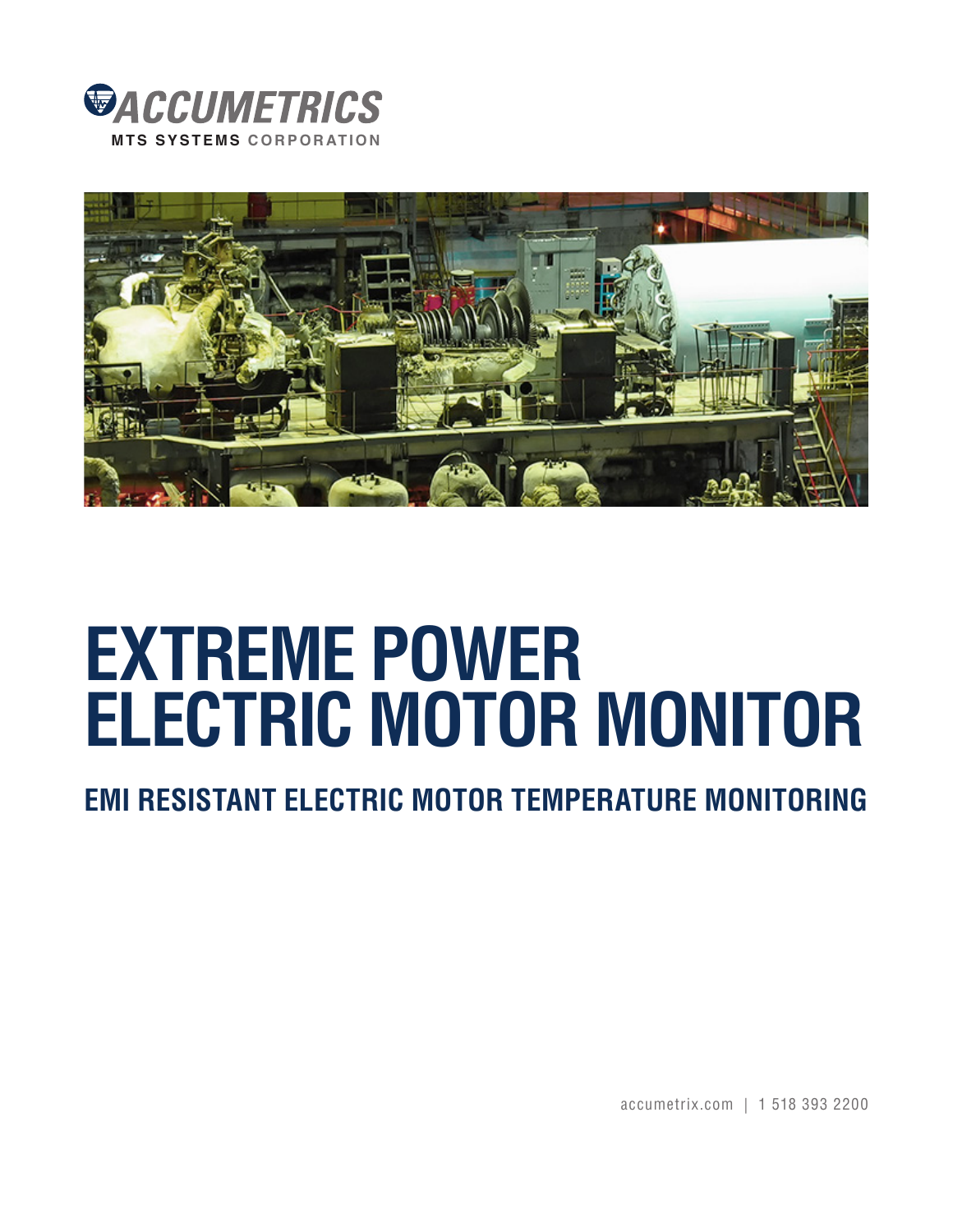## **Application: Extreme Power Electric Motor Monitor**

## **EMI Resistant Electric Motor Temperature Monitoring**

**Industry:** High Energy Physics

**Product:** [AT-7000,](http://www.accumetrix.com/Multi-ChannelTelemetry/AT7000) Motor Monitor

## **Parameters measured:** Temperature

When a major university wanted to monitor the temperature of an experimental motor generator set used to produce well over 100 megajoules of energy, Accumetrics was selected to supply wireless telemetry to monitor RTD temperature data in an extremely noisy EMI environment (18 pole motor, variable frequency drive). The Accumetrics digital telemetry system was immune to this EMI, and furthermore was able to provide proprietary sampling techniques to successfully and accurately capture the RTD data without aliased signal contamination, thereby providing clean, dependable analog temperature information from our Receiver to the university.

Benefits:

- EMI resistant digital telemetry
- Anti-aliased data
- Precision measurements
- No slip rings; nothing to wear or maintain

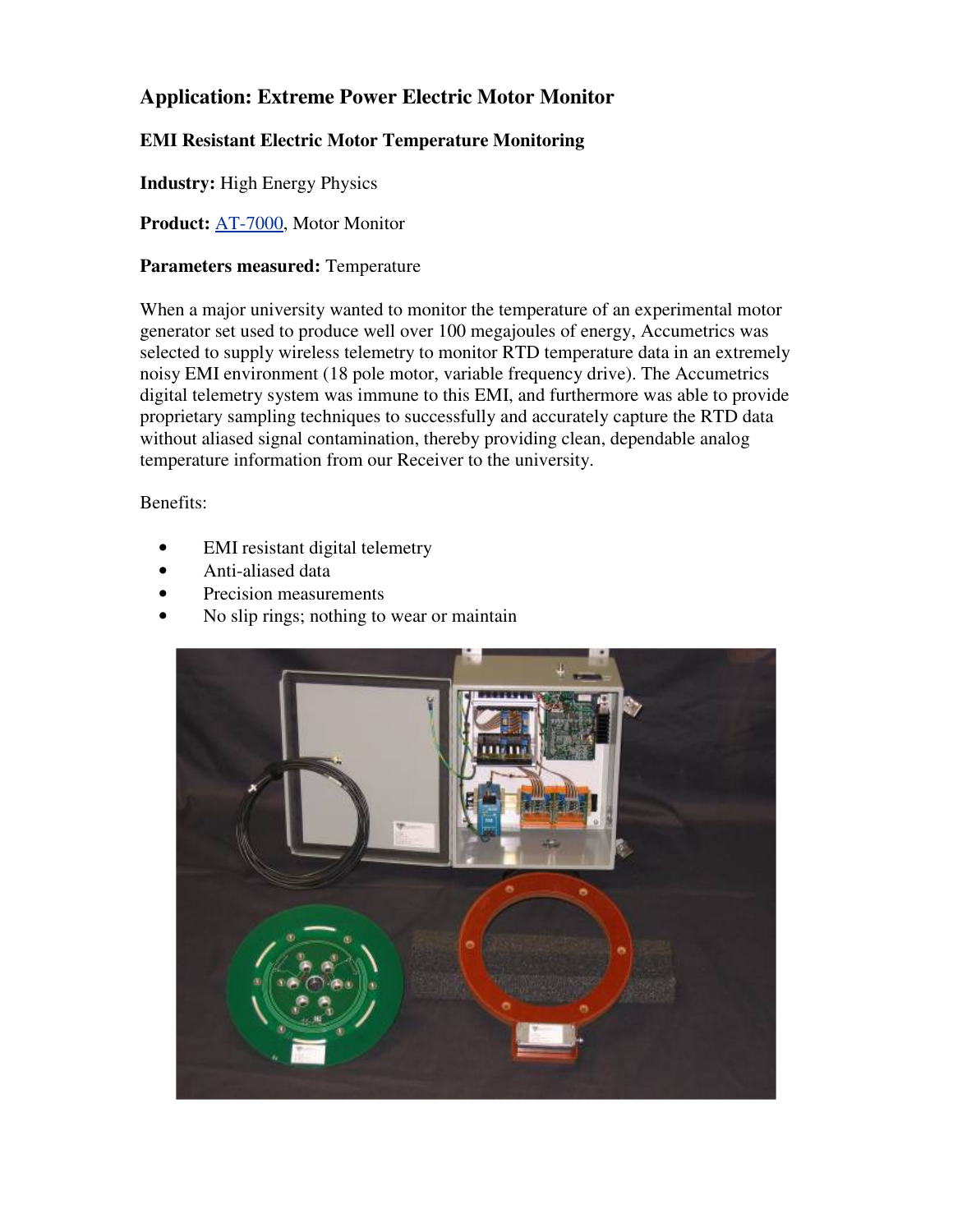

The picture above-left shows the rotating Transmitter for the 8 RTD's on the lower left, the stationary induction power/data Pickup on the lower right, and the Receiver (digital to analog output device) in the background. The above-right picture shows the system in action. The unit was able to operate properly despite extreme EMI from high energy 18 pole variable frequency drive electronics.

The AT-7000 Motor Monitor can also be configured to measure rotor voltages and currents, detect ground faults, and monitor shaft torque and torsional vibration. The Motor Monitor is a specific variation of the AT-7000 product line.